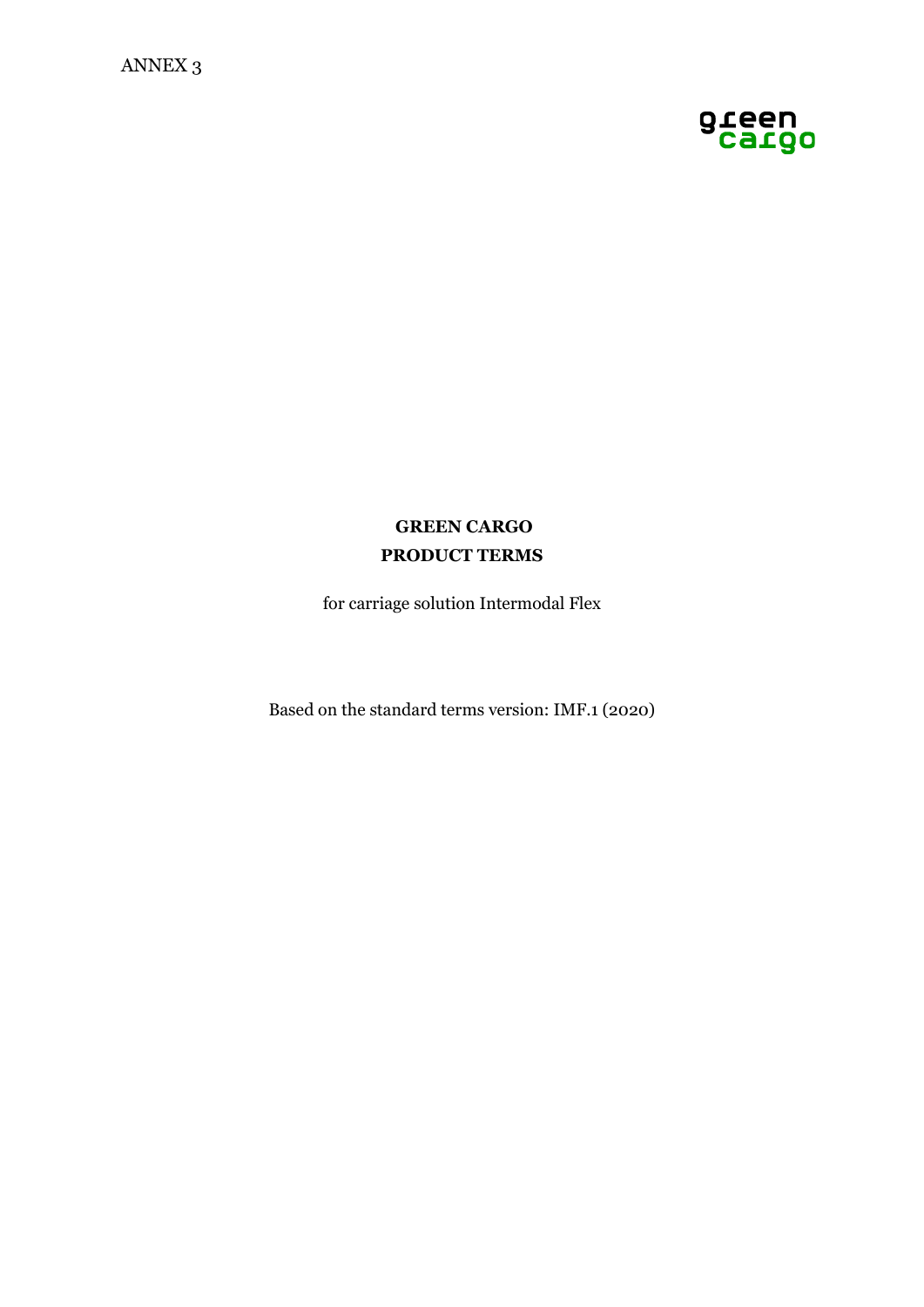#### **1. BACKGROUND**

- 1.1 Intermodal Flex is a standardised carriage solution where Green Cargo, on behalf of the Customer, carries one or more standardised detachable transport units between a Loading Site and an Unloading Site located in Sweden (including a lift for loading to a Wagon and a load for unloading from the Wagon). The carriage is Ordered by the Customer and the Order is Confirmed by Green Cargo, based on from time to time, the current intermodal price list which is published and regularly updated on Green Cargo's website and available at Customer Service (the "**Intermodal Price list**" or the "**Price and Product Annex**") and in accordance with these product terms. Each such carriage is referred to as a "**Carriage**" in the Agreement.
- 1.2 The Customer may add one or more Optional Services to the Carriage in accordance with the Ordering Procedure set out below and may also amend or cancel a Carriage in accordance with the terms set out herein.

### **2. DEFINITIONS**

Terms with a defined meaning are indicated using capital initial letters and their specific meanings are given either in the Main Agreement or in these product terms.

#### **3. ORDER, AMENDMENT AND CANCEL-LATION OF CARRIAGE**

### **Order of Carriages**

- 3.1 Carriages and any Optional Services are agreed as follows:
	- (a) the Customer places an Order in accordance with the applicable Intermodal Price list and with the procedure prescribed from time to time by Green Cargo (the "**Ordering Procedure**");

whereafter

- (b) Green Cargo accepts the Customer's Order through an order confirmation ("**Order Confirmation**").
- 3.2 An Order Confirmation shall contain the following information:
	- (a) Loading Site and Unloading Site respectively);
	- (b) number of transport units and type of unit;
	- (c) consignor and consignee respectively;
	- (d) time (at the latest) for delivery of the transport units to the Loading Site;
	- (e) weight category (the applicable categories can be found at Customer Service and are reflected in the Intermodal Price list);
	- (f) possible agreed deviating Transit Period;

and

- (g) any Optional Services.
- 3.3 The Ordering Procedure applicable from time to time to the Customer in accordance with point 3.1 (a) above is available at Customer Service.

# **Specific information regarding Carriage of Dangerous Goods, Abnormal Carriage and certain types of goods**

3.4 In respect of Abnormal Carriages and Carriages of Dangerous Goods, the Customer shall, in connection with the Order being placed, provide Green Cargo with all relevant information required to enable Green Cargo to determine whether such Carriage (in Green Cargo's opinion) is possible and suitable to perform. Carriage in respect of goods for which Green Cargo has an obligation to notify or register (e.g. forage, food and waste), the Customer shall, in connection with the Order being placed, provide Green Cargo with all relevant information required to enable Green Cargo to fulfil such obligation. The Customer is also responsible for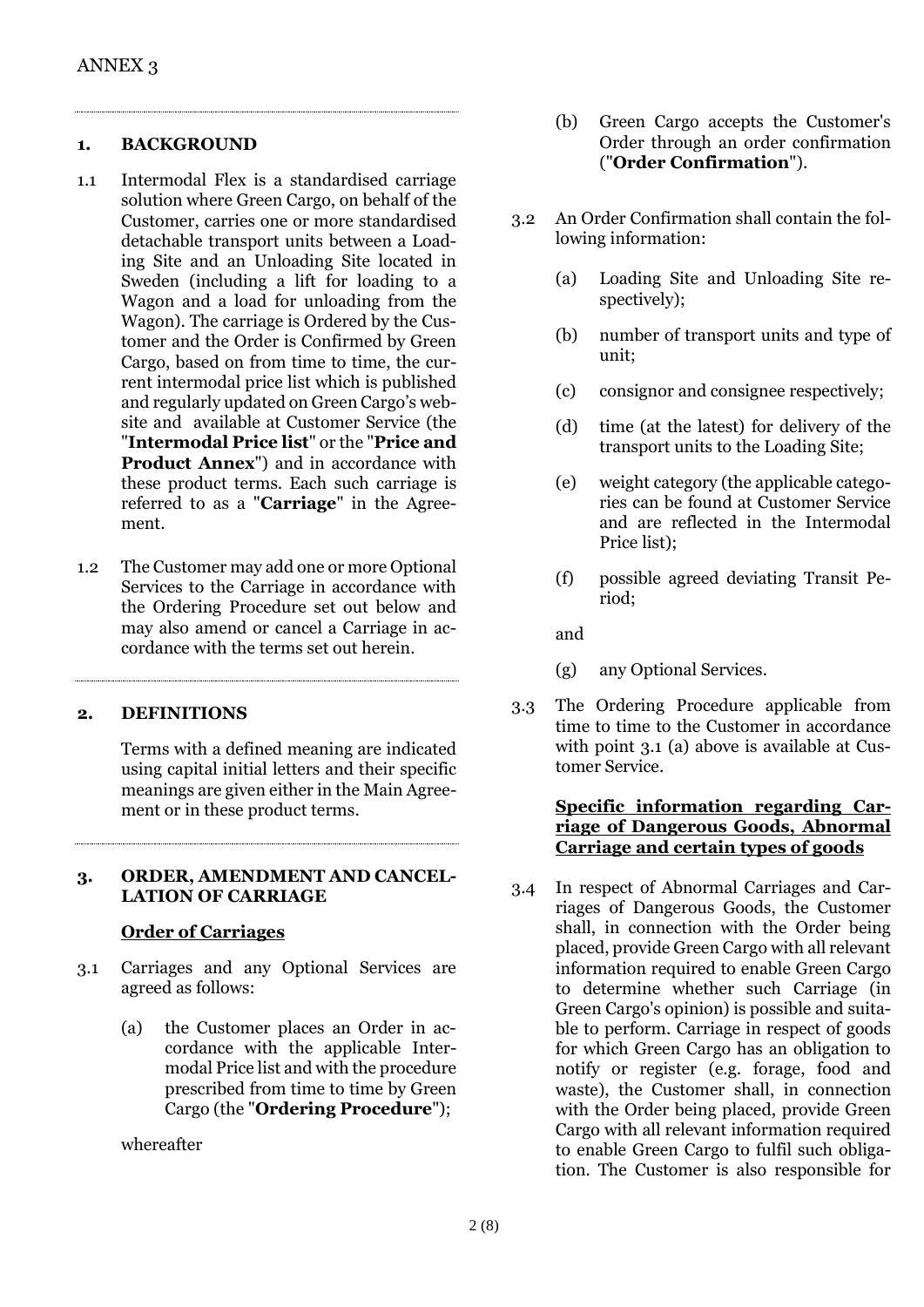goods manufactured, stored, transported or shipped with an authorised economic operator (AEO) and goods collected or delivered to such party being (a) manufactured, stored, processed and loaded in secure facilities and secure loading and transport areas, and (b) protected against unauthorized interference in manufacturing, storage, processing, loading and carriage. The Customer is responsible for ensuring that reliable staff handle the manufacture, storage, processing, loading and carriage of these goods, and that the business partners acting on their behalf are aware that they must be able to guarantee the security of the supply chain in accordance with the above.

# **Amendment or cancellation of agreed Carriage**

- 3.5 The Customer or the consignee designated by the Customer may, subject to the conditions set out in Sections 3.6 – 3.12 below, *amend* an agreed but not yet completed Carriage after notification in the prescribed form to Customer Service.
- 3.6 The consignee's right to request an amendment to a Carriage is subject to it not being stated in the Consignment Note that this may not be done.
- 3.7 A request for an amendment may include that:
	- (a) a Carriage shall be stopped;
	- (b) the delivery of a transport unit shall be postponed;
	- (c) a transport unit shall not be delivered to the consignee specified in the Order Confirmation and the Consignment Note;
	- (d) the transport unit shall be delivered to another place than the Unloading Site;

and/or

(e) freight and other charges shall be paid by the consignor instead of the consignee.

- 3.8 The right to have a Carriage amended in accordance with Sections  $3.6 - 3.7$  above is always subject to Green Cargo's assessment of the amendment as being permissible, reasonable and possible to implement.
- 3.9 Green Cargo will, when assessing if it is reasonable, consider whether an amendment can be implemented without any traffic interruptions, or whether the amendment otherwise hinders or restricts Green Cargo's planned operations; if the amendment results in the Carriage being split and if it can have an adverse effect on other customers, consignors or consignees.
- 3.10 Green Cargo shall, without undue delay inform the Customer (and, where applicable, the consignor or consignee who has requested the amendment) if a requested amendment cannot be made.
- 3.11 The Customer may further *cancel* an Order Confirmed but not yet commenced Carriage by notifying Customer Service in the manner prescribed by Green Cargo.
- 3.12 In the event a Carriage is:
	- (a) Amended, the Customer shall pay the amendment fees set out in Annex 2 (a) to the Main Agreement to Green Cargo, and otherwise reimburse Green Cargo for all other costs and any damages arising from the amendment;

and if it is

(b) cancelled, the Customer shall pay the cancellation fees set out in Annex 2 (a) to the Main Agreement to Green Cargo;

based on the from time to time current version of the above-mentioned annex, which is published and continuously updated on Green Cargo's website and available at Customer Service.

# **4. PERFORMANCE OF CARRIAGE**

4.1 If the Customer is not a consignor or consignee, the Customer is nevertheless, in all respects liable to Green Cargo as if the Customer were the consignor or consignee.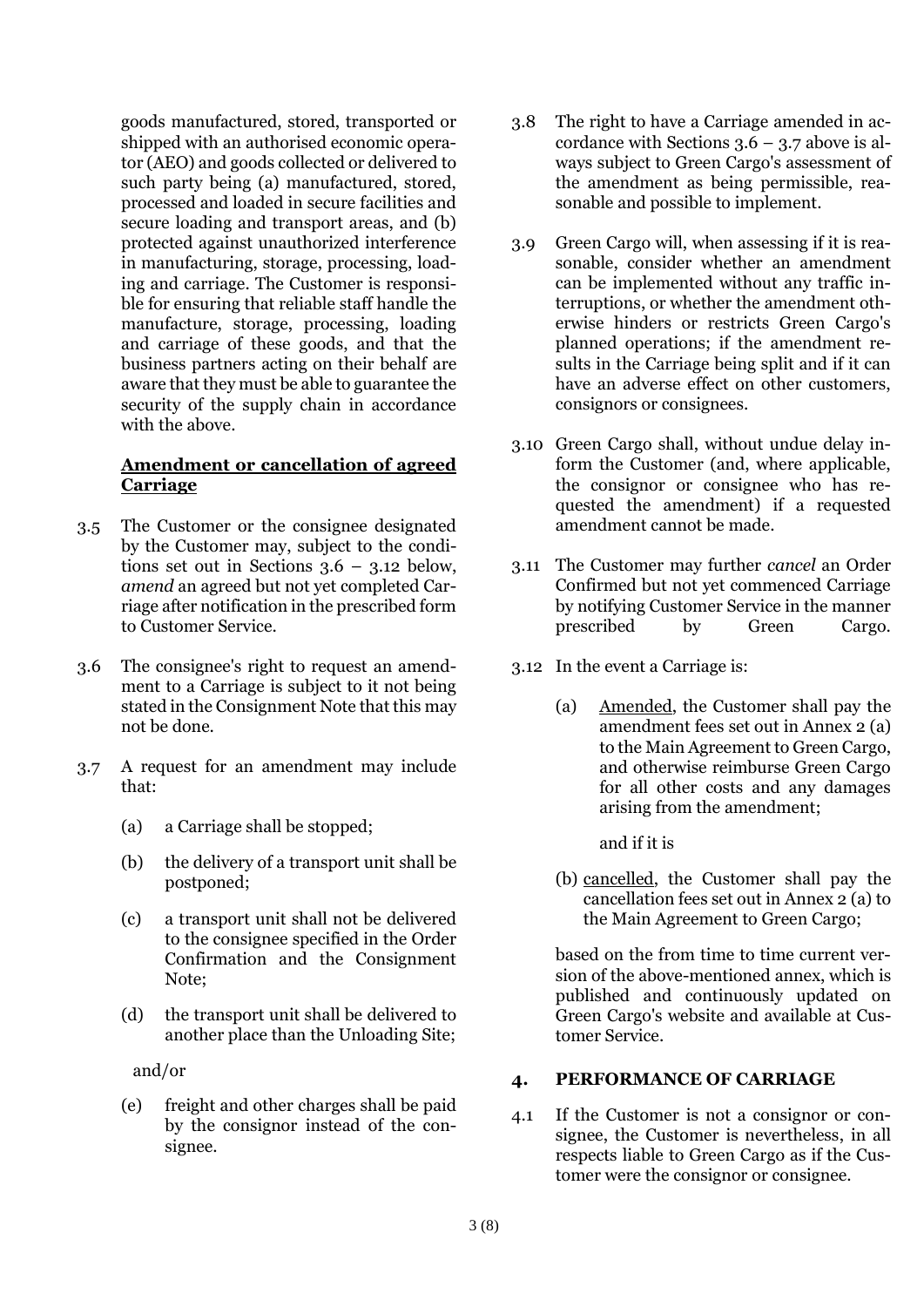4.2 The Customer understands that failure to fulfil the Customer's (or the consignor's or consignee's, as the case may be) obligations under the Agreement may, in accordance with applicable law, cause Green Cargo not to perform or (at the Customer's risk and cost) to cancel an already commenced Carriage. Such failure may constitute a breach of contract that gives Green Cargo the right to terminate the Agreement. Green Cargo also has the right to, at the Customer's risk and expense, cancel a Carriage for which the risk of the goods has not yet passed to Green Cargo in accordance with Section 4.7 below, in the case of a justified suspicion that the Customer cannot or will not pay for the Carriage or previously performed services.

### **Provision of transport units**

4.3 The Customer is responsible for each transport unit (i) meeting applicable requirements of a technical and safety nature, (ii) and being fully compliant with relevant rail infrastructure and Green Cargo's production system.

### **Loading and unloading**

- 4.4 Green Cargo is responsible for loading and unloading of transport units (unless otherwise agreed).
- 4.5 The Customer is responsible for:
	- (a) the Consignment Note being drawn up and (unless Green Cargo shall draw up the same as an Optional Service) sent to Green Cargo in accordance with Section 4.12 below;

and

- (b) the transport unit being ready without any delay to be loaded at the latest time of delivery at the Loading Site (as specified in the Order Confirmation and the Consignment Note).
- 4.6 The Customer is also responsible for ensuring that carried goods comply with and are loaded and secured in accordance with all applicable safety regulations and Green Cargo's from time to time applicable *Rules for*

*loading and securing of goods* (which are available at Customer Service).

4.7 The risk of loss, damage or wastage of the carried goods shall, in accordance with applicable legislation, be transferred to Green Cargo by way of Green Cargo receiving and accepting the same for carriage (by receipt of Consignment Note, provided that the transport unit is ready to be loaded without delay at the Wagon from the latest time of delivery at the Loading Site). Green Cargo then carries this risk until the goods are unloaded in accordance with Section 4.18 below and that the goods also have been delivered according to the current legislation (at which time the risk transfers to the Customer).

# **Consignment Notes, import and other customs documents (carriage documents)**

- 4.8 For each agreed Carriage, the Customer shall draw up and provide Green Cargo with a Consignment Note (unless Green Cargo shall draw up the Consignment Note as an Optional Service).
- 4.9 The Consignment Note shall comply with the format and contain such information as may be prescribed, from time to time, by Green Cargo in the *Rules for Transport Documents* (which are available at Customer Service).
- 4.10 The Customer is responsible for providing correct, clear and complete information in the Consignment Note and otherwise complying with the Order Confirmation.
- 4.11 The Customer is also responsible for the prescribed import and customs documents being complete, correct and available and filed in such a way that Green Cargo does not participate in illegal importation and must comply with the requirements of AEO-S.
- 4.12 If Green Cargo has not specified an earlier time in the Order Confirmation, the Consignment Note must be delivered to Green Cargo at the time specified in Green Cargo's from time to time applicable *Rules for Transport Documents* (available at Customer Service).
- 4.13 The Customer understands and agrees that incorrect, unclear or incomplete information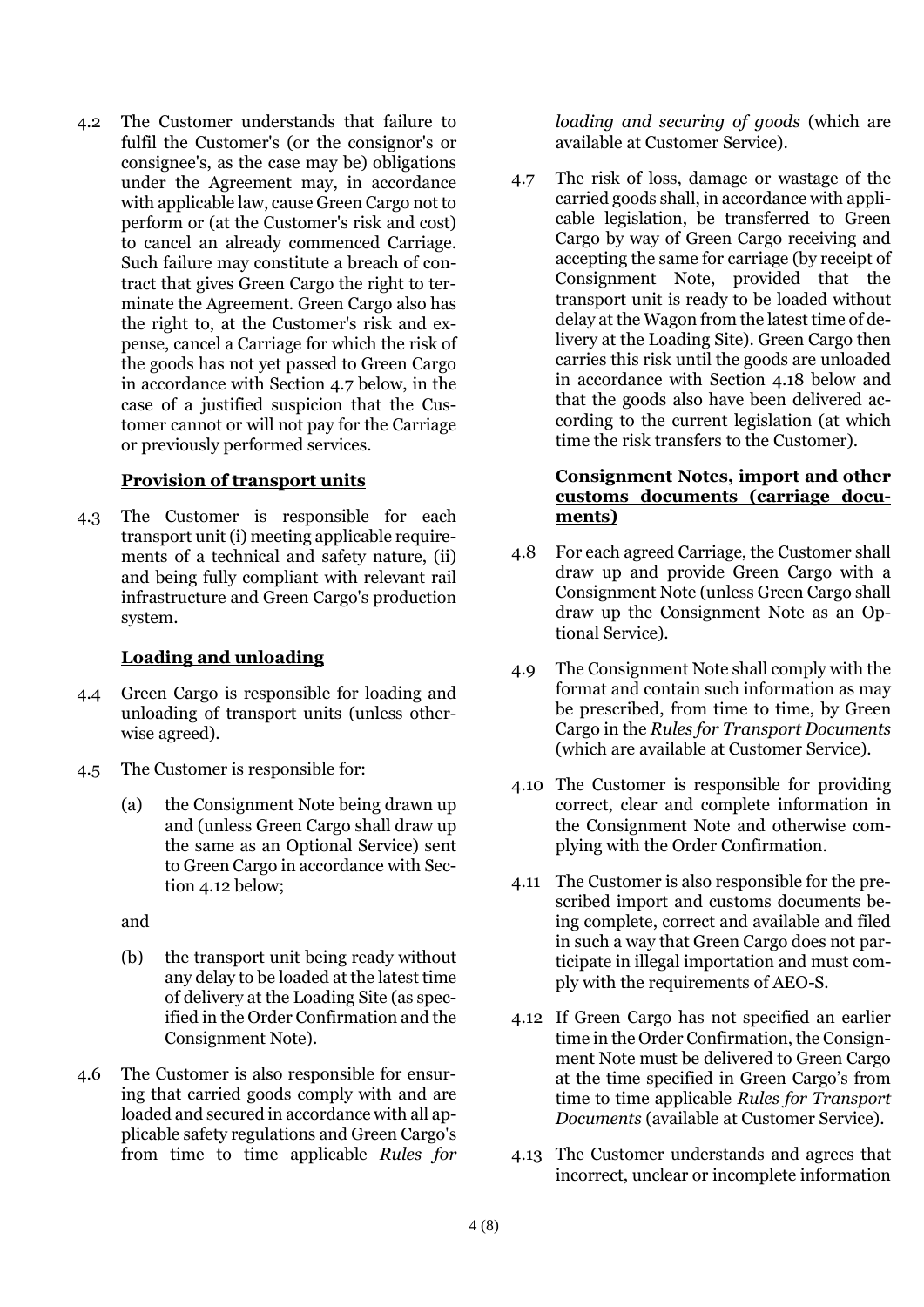or carriage documents may affect the performance of the Carriage as well as the liability and costs associated therewith. The Customer agrees to indemnify and not hold Green Cargo liable for any costs and damages incurred as a result of information provided or carriage documents being inaccurate, unclear or incomplete or not provided on time, in the place or manner agreed or prescribed by law or regulation.

# **Transit Period**

- 4.14 Carriage is performed in accordance with Order Confirmed Order and this Agreement, however, transport in a specific train will be possible only if there is an available space and Wagon.
- 4.15 The Customer understands and accepts that Green Cargo may make changes in its production both in the line network and in the timetable (e.g. regarding days of service and times) during the Contract Period. Such changes may be temporary or of a more permanent nature and shall be communicated to the Customer without unreasonable delay. Any significant changes must be notified to the Customer no later than 90 (ninety) days in advance. Carriage already agreed at the time of Green Cargo's decision to implement changes (i.e. for which an Order Confirmation have been issued) are not affected by the changes.
- 4.16 Green Cargo shall load the transport unit (to the Wagon) at the Loading Site and at the latest time of delivery stated in the Order Confirmation. However, Green Cargo's obligation to load the transport unit requires that:
	- (a) the current transport unit complies with the information submitted in the Ordering Procedure;

and

- (b) that the conditions at the Loading Site are such that the transport unit can be loaded to the Wagon without further measures being taken.
- 4.17 Green Cargo shall perform each Carriage within 60 (sixty) hours, subject to paragraphs 4.18 –4.20 below (the "**Transit**

**Period**"), unless the Parties have agreed on a longer period of time for a certain Carriage. The transit period stated here applies regardless of the time of arrival stated in the Order Confirmation.

- 4.18 The Transit Period commences at the end of the last day the Customer has agreed to leave the transport unit at the Loading Site (on the grounds that this has been done in accordance with this Agreement and the Order Confirmation). The Carriage is considered completed when Green Cargo has:
	- (a) Delivered the relevant transport unit to the Customer (or the consignee designated by the Customer) at the Unloading Site (which means that Green Cargo, in accordance with applicable legislation has, via an arrival notice or in a manner otherwise agreed, delivered the Consignment Note and delivered the transport unit to the consignee);

or

- (b) in the event that the delivery could not take place at the Loading Site due to circumstances beyond Green Cargo's reasonable control, has notified the Customer (or the designated consignee) that the transport unit is ready to be delivered and (i) the goods carried have been delivered to a customs or tax authority in a service or storage room used by the authority and not under the control of Green Cargo; or (ii) the goods has been put in storage at Green Cargo or delivered to a forwarding agent or a general warehouse for storage.
- 4.19 A break in the calculation of the Transit Period will occur during Saturdays, Sundays, holidays, as well as Midsummer's Eve, Christmas Eve and New Year's Eve.
- 4.20 The Transit Period shall furthermore be extended by the time required to complete the Carriage as a result of:
	- (a) Safety measures that Green Cargo considers necessary;
	- (b) compliance with government regulations;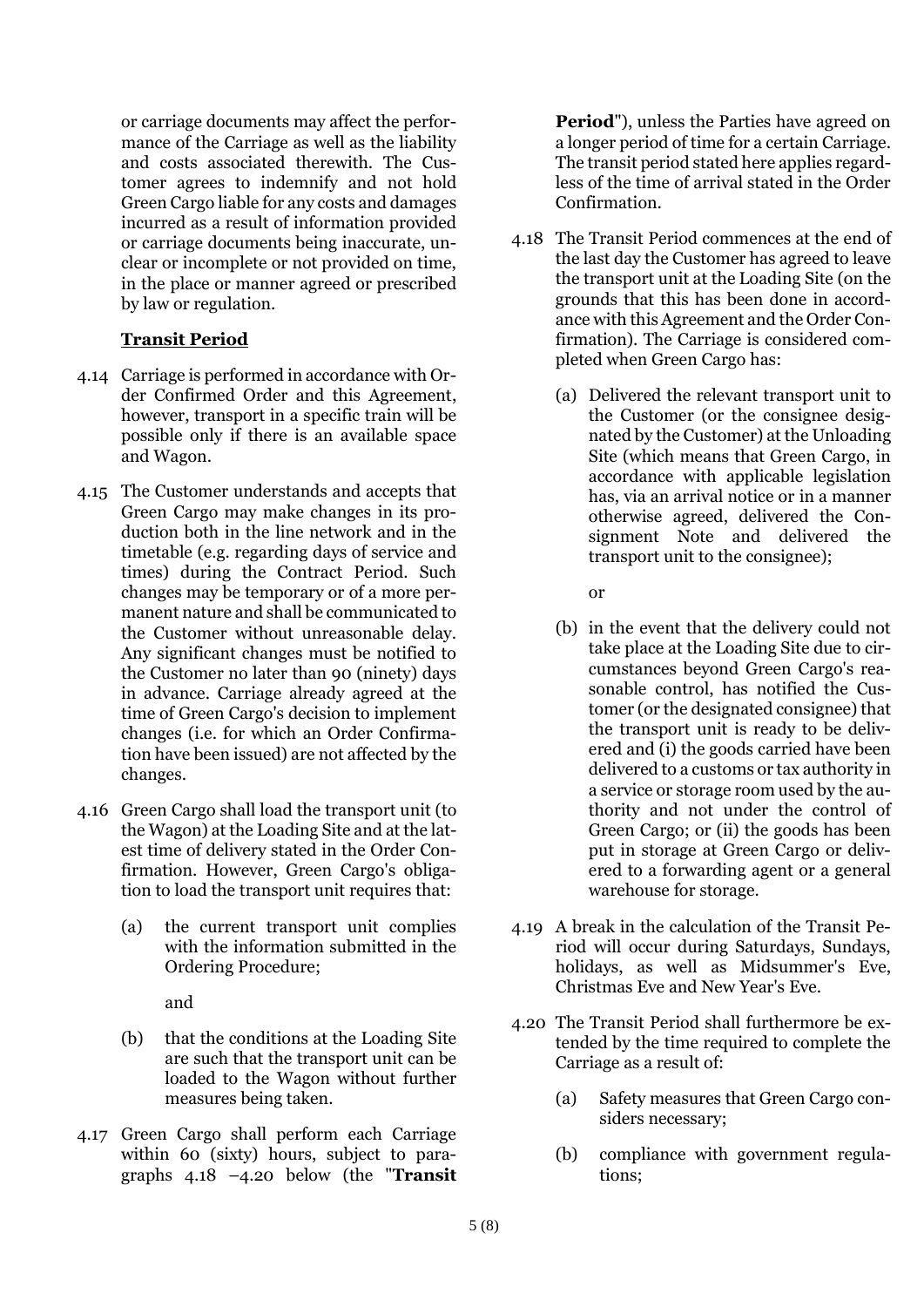(c) it constitutes an Abnormal Carriage;

or

(d) circumstances beyond Green Cargo's reasonable control as set forth in Section 7 below.

# **5. COMPENSATION AND PAYMENT**

# **Prices and fees**

- 5.1 All prices and fees are stated *excluding* VAT and potential taxes and tariffs, which thus will be added to the amounts invoiced to the Customer.
- 5.2 Green Cargo may adjust their prices and fees at any time during the Agreement Period, save for the prices and fees that have been determined for a certain period of time in the applicable Intermodal Price list (which may, however, change in connection with such changes in the production as set out above under Section 4.15). If Green Cargo resolves to carry out a price or fee adjustment pursuant to this section, Green Cargo shall notify the Customer regarding the adjusted prices and fees and the date of entry into force of the adjustments. When an adjustment is made in accordance with this section, the date of entry into force may not occur earlier than 30 (thirty) days from the date of the notification of the change.

# **Electricity costs, infrastructure charges and other compensation**

5.3 In addition to the fixed prices and fees specified in the applicable Intermodal Price list and the fees for amendments, cancellations, deviations the prices for Optional Services, the Customer shall pay compensation to Green Cargo for variable costs, in accordance with Green Cargo's from time to time applicable Rules for the calculation of variable costs (which are available on Green Cargo's website and Customer Service). Such additional variable costs may, for instance, relate to fuel surcharges (if the Carriage includes the Optional Services *Conveyance*). Stated electricity prices are indicative and Green

Cargo adjusts the price on a monthly basis by reconciliation against the actual price. Infrastructure fees are adjusted on an annual basis by Green Cargo, with effect as of 1st of January.

- 5.4 Furthermore, Green Cargo is entitled to compensation for:
	- (a) Other unforeseen costs arising in connection with the performance of a Carriage (including any Optional Services) as a result of a government decision or other circumstances beyond Green Cargo's reasonable control;

and

- (b) costs and damages incurred as a result of the Customer or its designated consignor or (as set out in the Order Confirmation and the Consignment Note) having breached their obligations under the Agreement (including the obligation to prepare correct Consignment Notes, import and customs documents in accordance with Sections  $4.8 - 4.13$  above), as well as compensation for Green Cargo by confirmed overweight (confirmed by weighing in connection with the Loading) .
- 5.5 With respect to certain deviations from the Agreement, the Customer shall instead of compensation according to section 5.4 (b), pay the fees stated in Green Cargo's from time to time applicable Price list for deviations (which can be found in Appendix 2 (a) and is available at Customer Service).

# **Invoicing**

5.6 Compensation payable by the Customer to Green Cargo will, *at the earliest*, be invoiced on the day on which the relevant Carriage is commenced or according to special arrangements.

# **6. INFORMATION**

6.1 The Customer is obliged to provide Green Cargo with all such information that may be considered necessary or important for a contractual performance of a Carriage.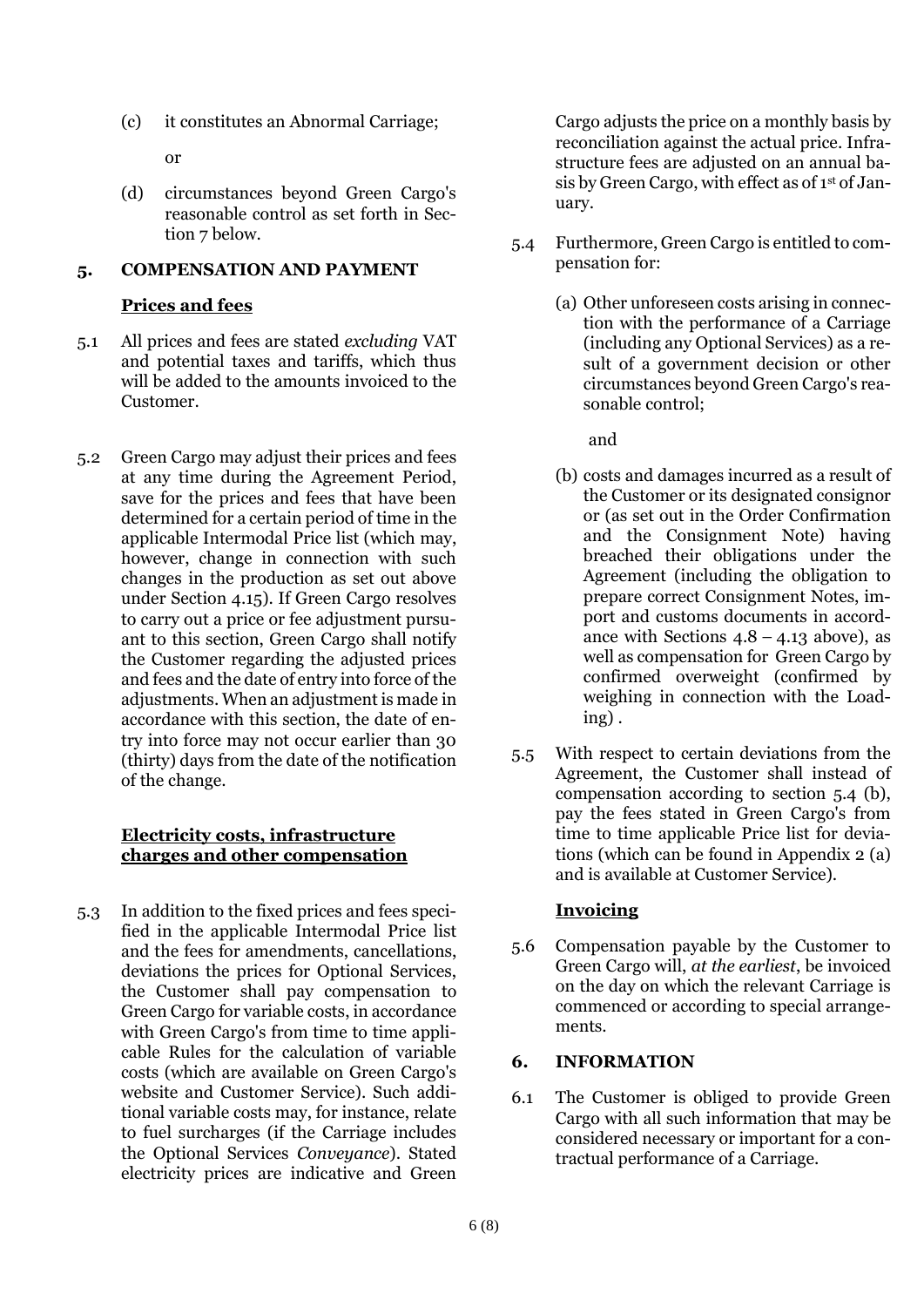# **Notifications and notices of change**

- 6.2 Green Cargo notifies the Customer (after the transport unit has been loaded to the Wagon at the Loading Site) of the *earliest* calculated time of arrival to the Unloading Site. The notification may also take place when the transport unit can be collected from the terminal or delivered to the recipient.
- 6.3 If Green Cargo estimates that the actual time of arrival deviates more than one (1) hour from the notified time of arrival in accordance with Section 6.2 above, Green Cargo will notify the Customer of the new estimated time of arrival to the Unloading Site. Such notice does not affect the Transit Period or the liability for any delay.
- 6.4 Notifications and notices of change will be sent by Green Cargo only during working days between the hours of 7 am and 5 pm.

### **Infrastructure manager**

- 6.5 If the Customer is an infrastructure manager, the Customer shall also apply the below in relation to the Loading and Unloading Sites:
	- (a) Ensure routines for the provision of the current edition of the road safety instruction (*Sw*: TRI) in accordance with the tasks of an infrastructure manager;
	- (b) inform Green Cargo of current safety and security regulations applicable to the Customer;

and

(c) primarily be responsible for damage suffered by third parties, with the possibility to seek compensation by way of a recourse claim if the damage was caused by Green Cargo through intent or gross negligence.

### **7. FORCE MAJEURE**

7.1 If a Party cannot fulfil its obligations in accordance with the Agreement due to a circumstance:

(a) beyond the Party's reasonable control;

and

(b) the consequences of which the Party may not avoid or overcome with reasonable efforts,

it shall constitute an exemption which will postpone the delivery time of the performance.

Such exemption shall be deemed to exist in respect of Green Cargo when an obstacle to perform the Carriage occurs because of, for instance, blocking locomotives, vehicles or other equipment that is not controlled by Green Cargo, government decisions such as closing of roads or tracks, traffic bans, and other capacity restrictions for the relevant infrastructure, lack of fuel supply, as well as other unforeseen technical faults and delays in the delivery and redelivery of locomotives, vehicles and other equipment, wars, conflicts and similar disturbances, sabotage, natural events such as temperature and weather, floods, earthquakes and forest fires, labour disputes, fires and other accidents.

- 7.2 A Party that is prevented from fulfilling its obligations due to a circumstance according to Section 7.1 above shall:
	- (a) Notify the other Party without unreasonable delay;
	- (b) within the limits of commercially reasonable efforts, seek promptly to overcome the circumstances which prevent the Party from fulfilling its obligations under the Agreement;

and

- (c) notify the other Party when the circumstances preventing the fulfilment of the Agreement no longer prevail.
- 7.3 If the Customer is prevented from fulfilling its obligations under the Agreement for the reasons stated in Section 7.1 above, Green Cargo has the right to cancel current and not commence new Carriages affected by the obstacle until the Customer has notified that it